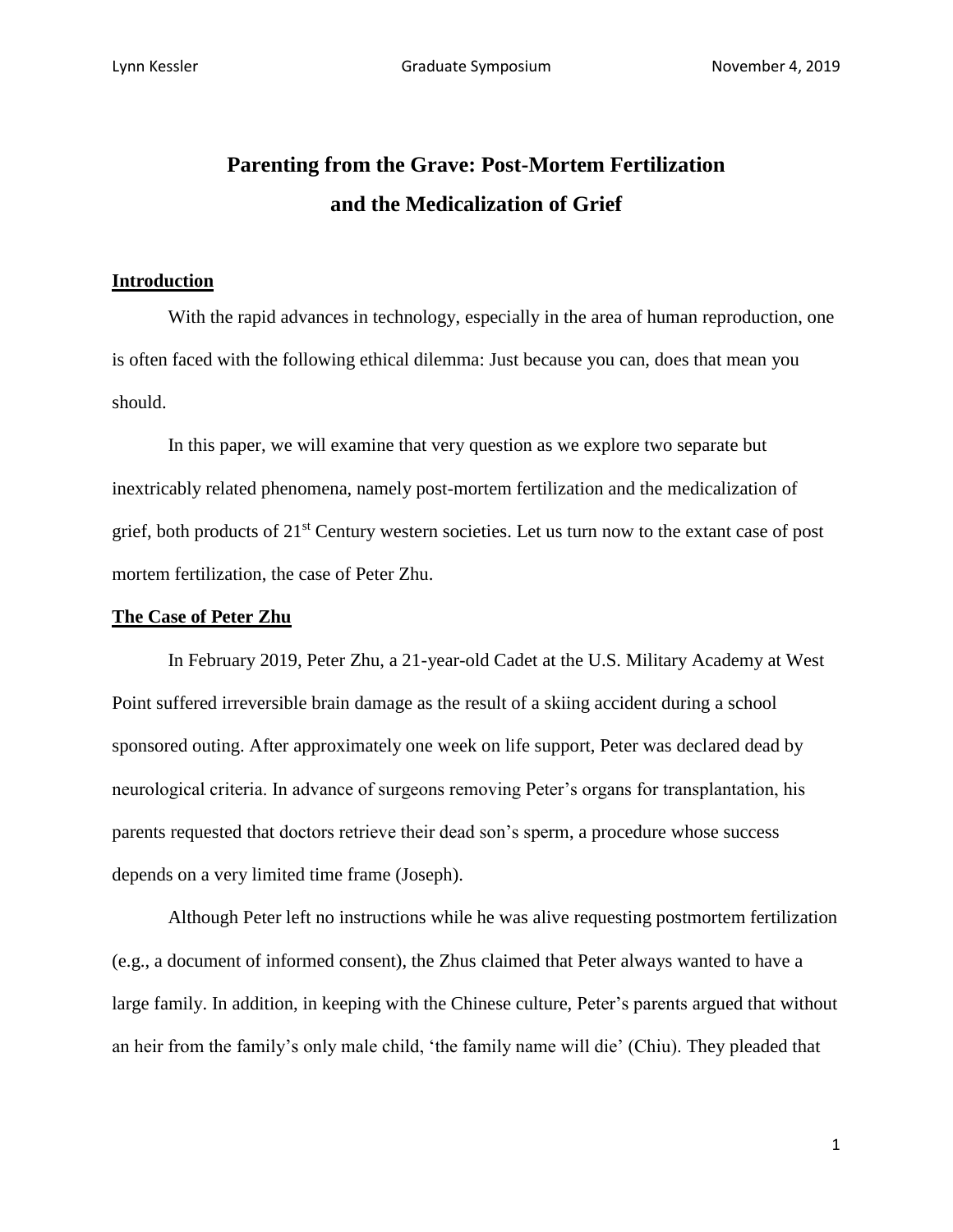they were 'desperate to have a small piece of Peter that might live on and continue to spread the joy and happiness that Peter brought to all our lives' (Chiu).

In response to the Zhus' request, New York Supreme Court Justice John Colangelo ordered the Westchester Medical Center, where Peter was being treated following the accident, to collect Peter's sperm and place it in storage. This was the first step in what, potentially, would result in postmortem fertilization for Peter Zhu.

Let us look now at a broader context in which these events occurred, namely the idea that grief is no longer a normal event which most humans experience at some time in their lives. Rather, grief is now considered a medical condition for which some "treatment," or even better "cure," must be provided.

#### **Medicalization and the Practice of Postmortem Fertilization**

*Medicalization*, i.e., ""to make medical'... refers to the process by which an increasing array of issues come to be described and understood in medical terms" (Frawley 1044). This practice has been applied to many phenomena which heretofore were considered not medical problems but rather common aspects of human life, experiences such as pregnancy, birth, and death. In addition, rightly or wrongly, we have come to see many psychosocial problems as medical problems, e.g., addiction, obesity, anxiety and grief, to name just a few.

It is this *medicalization* of grief which is most relevant to our discussion of the practice of postmortem fertilization. It is, we might argue, the driving force behind the decision to create a child from a dead person's genetic material. Rather than understanding grief as a natural, expected, temporary and self-limiting response to the profound loss of a loved one, the *medicalization* of this condition turns it into an illness, a sort of disease. And this is the result: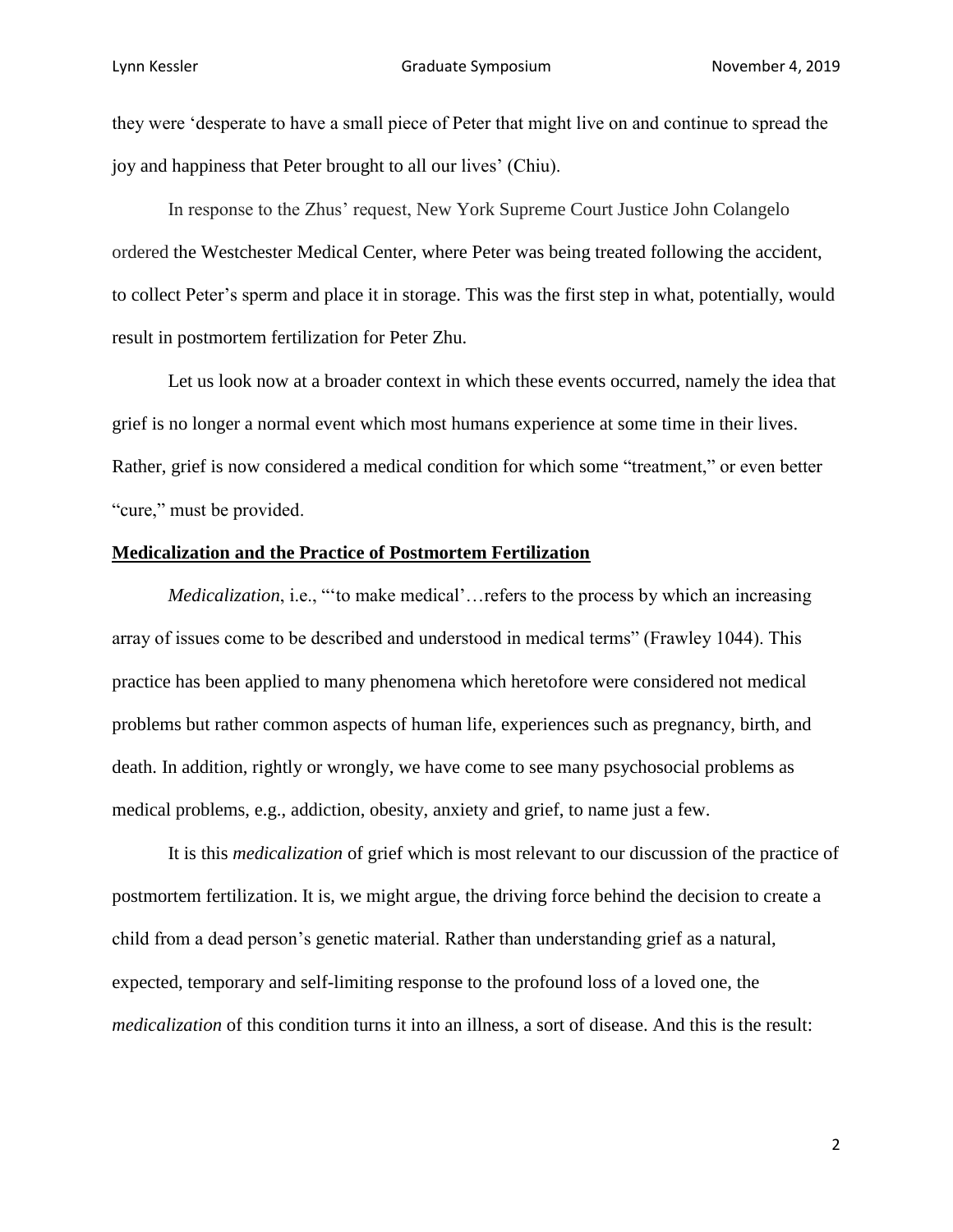The concept of disease acts not only to describe and explain, but also to *enjoin to action*. It indicates a state of affairs as undesirable and to be overcome (Reiss and Ankey 3). (Emphasis added).

The main problem with this tendency towards *medicalization,* according to Frawley, is that it results in a "… disempowerment of ordinary people to deal with their problems" (1054).

Let us now focus on the way in which the *medicalization* of grief, and its corollary, the unwillingness to accept death, directly feeds into the demand for postmortem fertilization. First, we will examine the practice of postmortem fertilization in general and then apply these insights to the specific case of Peter Zhu and his parents.

#### **The Practice of Postmortem Fertilization: The Promise and the Peril**

The practice of postmortem fertilization is rife with complexities and devoid of clarity. At the outset, there is the issue of one's constitutional right to procreate, juxtaposed to one's right over one's own body, i.e., autonomy (Gilbert). There is the question of prior informed consent for gamete retrieval, or the assertion that one can have no "interest" in his/her genetic material after death.

While surely legal and ethical issues abound, this essay will be restricted to two considerations of the practice of postmortem fertilization: 1) the psychosocial effects of the practice of postmortem fertilization on the family of the deceased person and 2) the psychosocial effects of the practice of postmortem fertilization on the child conceived in this manner. Here, our discussion will be limited to sperm retrieval, since that is the most common practice at the present time and is also specific to the case of Peter Zhu.

## **The Practice of Postmortem Fertilization and its Effects on Bereaved Families**

The possibility of postmortem fertilization has also raised many concerns for the wellbeing of the deceased person's spouse/partner. "People experiencing the loss of a loved one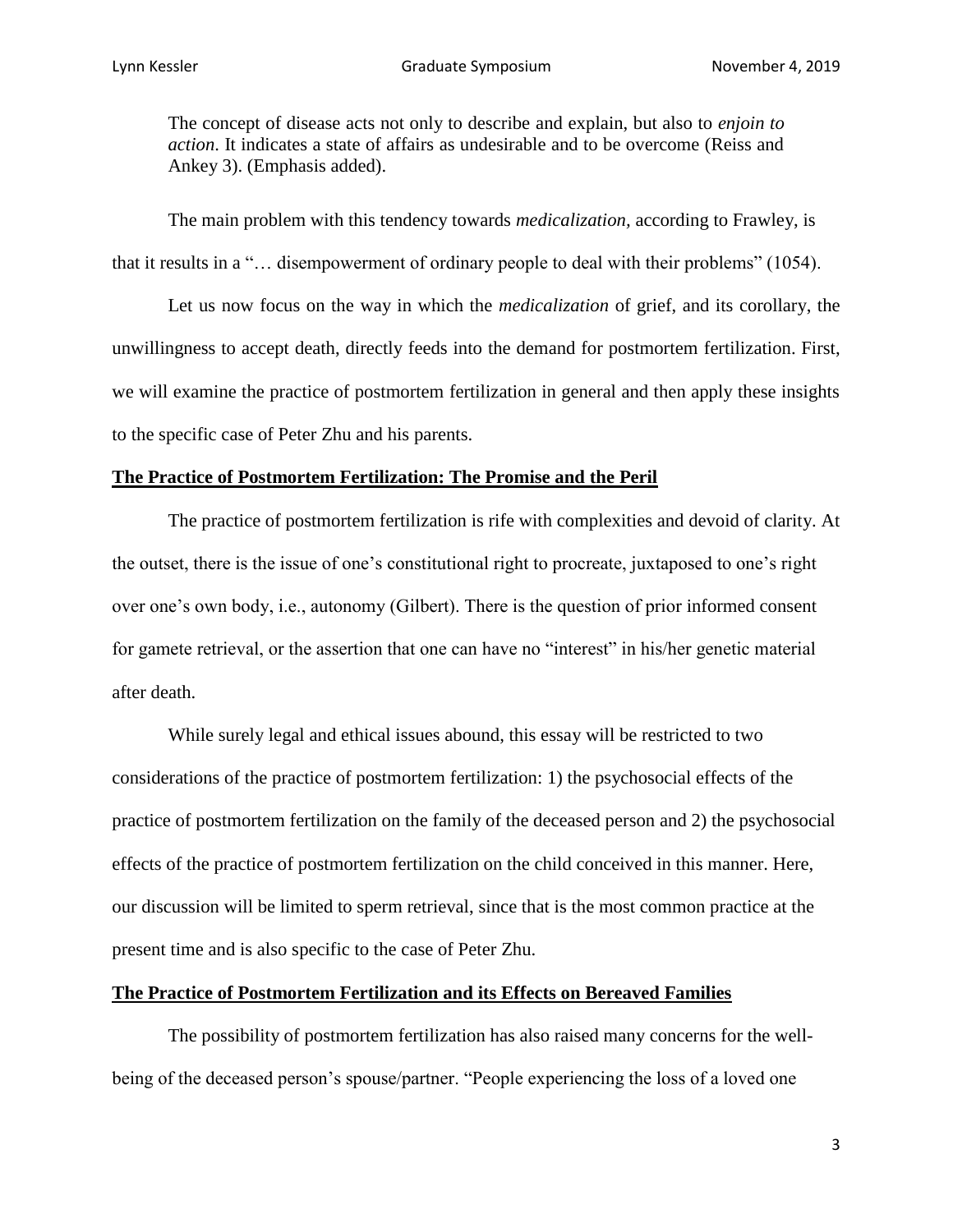need time to disengage from the image of the person to whom they were emotionally

attached…They need time to reorganize their lives… (Lavi 187). It is through this process that

of grief that one comes "to accept the finality of death" and find a way to move on with one's

life.

Another concern is that the parents of the deceased son "…may pressure the spouse to

give birth to a child in order to alleviate their own sense of loss" (Lavi 43). Thus, some

organizations have called for a "waiting period" of six months to one year, before the collected

genetic material can actually be used.

Providing genetic material to other family members, e.g., parents, poses even more

psychosocial problems. One Israeli doctor posits the following concerns:

"Parents try to bring time to a halt from the moment their child dies to prevent anything from changing. Sometimes they leave the room as it was for years, wear the clothes, listen to the same songs, try to do everything to keep the world from turning, so as not to bid farewell, so that death will be as naught…. The commemoration of a lost son is an almost obsessive act for parents. It does not resemble anything logical, rational that a person would do (Lavi 47).

However, others see posthumous conception when one has died childless as "…repairing

the broken cycle of life and death." Seen from this perspective,

With the death of a childless person, the cycle of life and death is tragically interrupted. It is almost as if the dead cannot rest in peace without having progeny. It is the duty of the living toward the dead to complete the cycle. This means more than expressing grief. There is an unfinished matter that must be attended to, and it is the responsibility of the kin to accommodate it. (Lavi 52).

## **The Practice of Postmortem Fertilization and its Effects on the Conceived Child**

Of course, the most obvious and perhaps the most significant consequence of posthumous

conception, is that the child, *ipso facto*, is missing one parent from the very beginning of life,

often referred to as "planned orphanage" (Landau 188). Numerous studies, in the US and

Europe, strongly suggest that "…the risk of emotional or behavioral problems among children of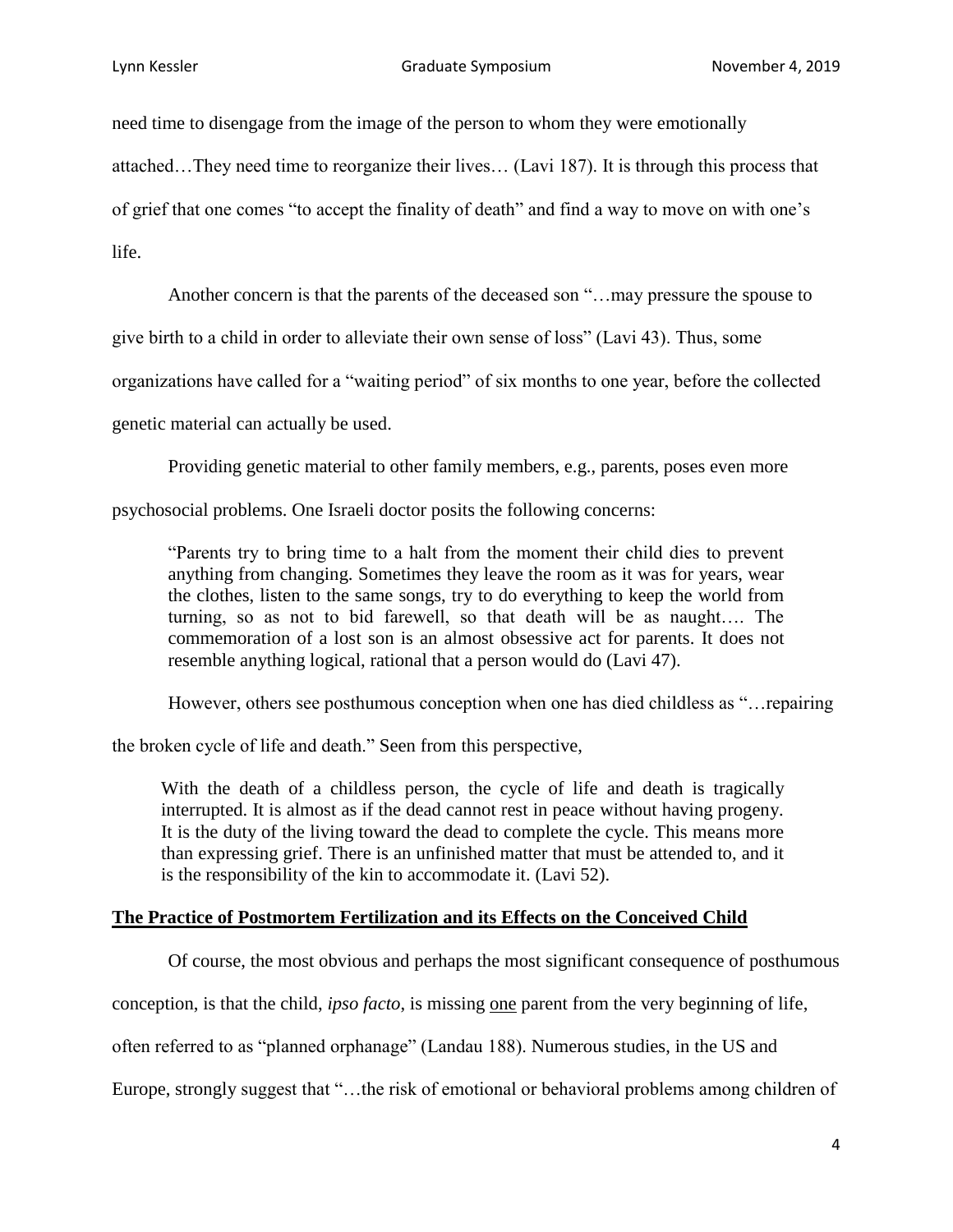single parents is two to three times as high as that of children who grow up with their two biological parents" (Landau 187). In addition, one might expect there to be more economic resources available in a two-parent family which may add to a child's overall feelings of security and well-being.

The consequences of posthumous conception, when it is the parents of the deceased person (rather than the spouse/partner) who are requesting the procedure become even more problematic.

In one way or another, orphans are expected to take the place of the decease and assume his or her identity. The bereaved family sees the new-born child as a replacement for the deceased person (Landau 187).

Surely, this is an undue burden for any child to assume. Often a child born under such circumstances is likely to "…internalize the features of the illness from which the parent died" or idealize the missing parent and attempt to develop a fantasized relationship with that parent (Landau 187). Overall, one might see this child as being at significant risk for mental health problems.

#### **The Practice of Postmortem Fertilization, Medicalization of Grief, the Parents of Peter Zhu**

The untimely death of young Peter Zhu, the only male child whose future male progeny could carry on the "family name," according to Chinese custom, is indeed a tragic occurrence for his parents, as it would be for any parents. One would expect parental grief to be profound and initially unabating and the period of bereavement to be filled with overwhelming despair. "Grief is an inescapable part of the mammalian experience and a necessary correlate of our ability to attach so strongly to other people" (Frances et al 1).

Although it is the opinion of this writer that grief is not a medical condition, not an illness or a disease (albeit the presence of marked somatic responses), some physicians would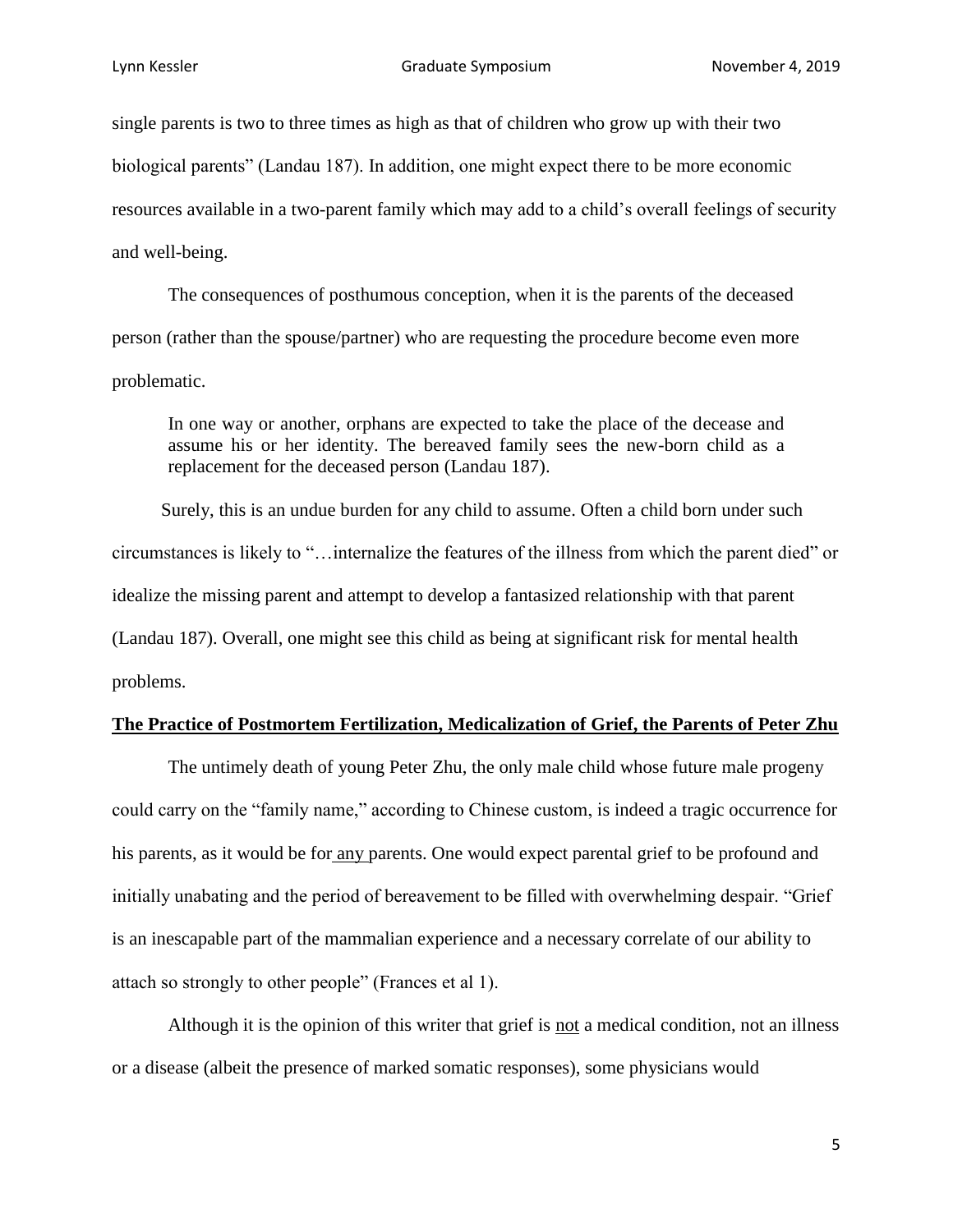adamantly disagree. As long as 20 years ago, Cappy Rothman, MD, promoting the medical appropriateness of postmortem fertilization, wrote,

Preserving part of the deceased let them identify with their lost son and allowed the theoretical possibility of continuation of the patrilineal heritage. To bestow such consolation at a time of grief and tragedy is clearly part of my role as a healer (456).

More recently, there has been a movement within the psychiatric community to frame the grief experience following the death of a loved one as a Major Depressive Disorder (Frances et al 1). It is this *medicalization* of grief, then, which makes a *prima facie* case for some medical intervention to ameliorate one's grief. Thanks to modern technology, in some cases anyway, it is thought to be possible "cure" the grief of the dead person's family by denying and defying his death. This can be accomplished through the practice of postmortem fertilization, creating a new being where one-half of its genetic material comes from the dead person.

And the legal establishment, apparently, does not disagree, at least in the case of Peter Zhu. Judge John Colangelo wrote, "At this time, the court will place no restrictions on the use to which Peter's parents may ultimately put their son's sperm, including its potential use for procreative purposes" (Associated Press).

#### **Conclusion**

When Louise Joy Brown, the so-called "test-tube baby," was born in England in 1978, the world reacted to her conception through in vitro insemination not only as an aberration but as something of an abomination, never expecting a normal child to emerge. Today, so many normal babies are conceived through in vitro fertilization that the world barely notices, let alone sounding the alarm it once did. As Dupré points out, "…normality in behavior depends mainly on what we, as a society, decide to accept as normal" (p.243). It would seem, then, that in vitro fertilization has now acquired *normality* by social convention. Might this be the future, with regard to socially conventional normality, for postmortem fertilization?